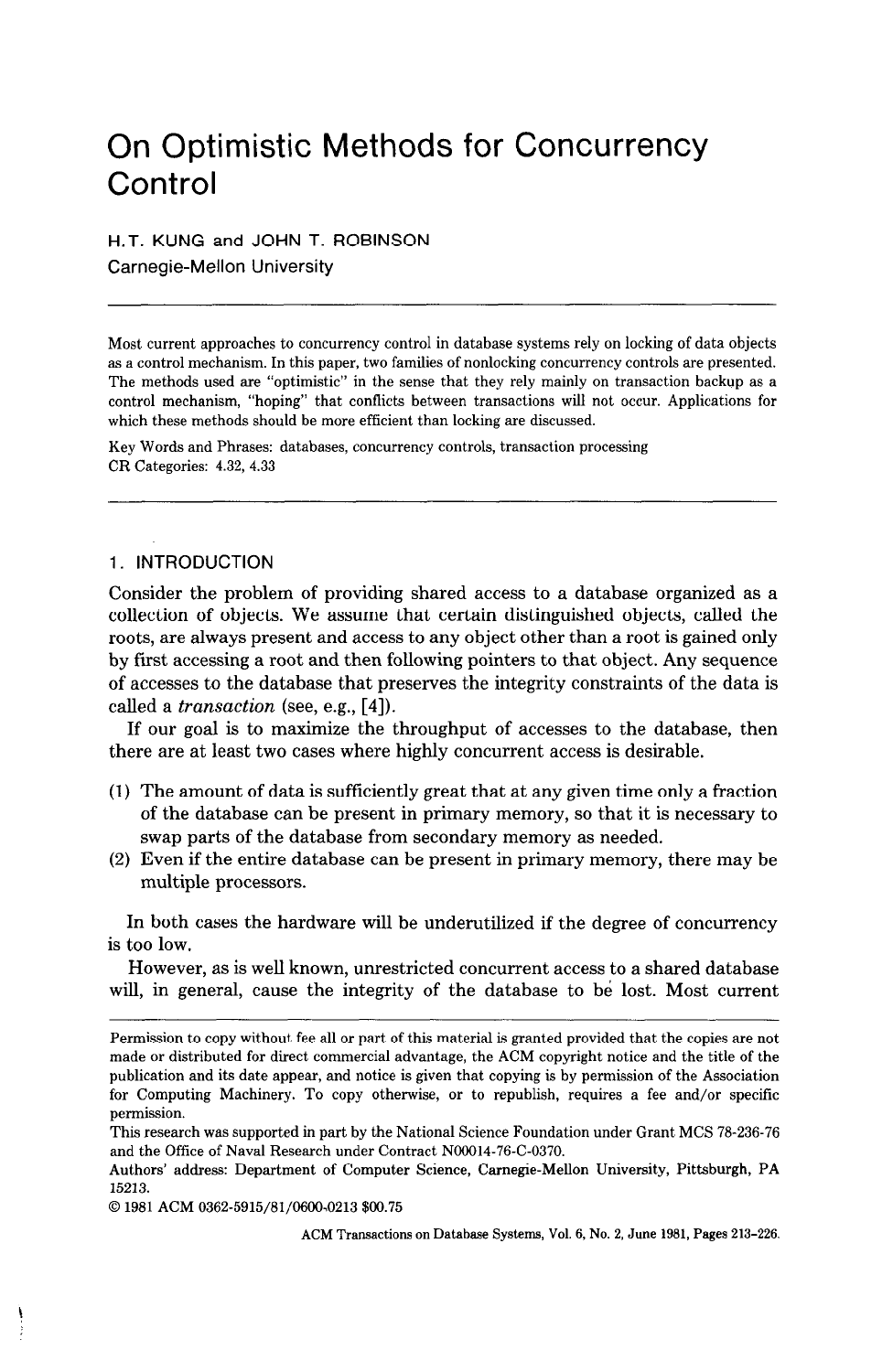approaches to this problem involve some type of locking. That is, a mechanism is provided whereby one process can deny certain other processes access to some portion of the database. In particular, a lock may be associated with each node of the directed graph, and any given process is required to follow some locking protocol so as to guarantee that no other process can ever discover any lack of integrity in the database temporarily caused by the given process.

The locking approach has the following inherent disadvantages.

- (1) Lock maintenance represents an overhead that is not present in the sequential case. Even read-only transactions (queries), which cannot possibly affect the integrity of the data, must, in general, use locking in order to guarantee that the data being read are not modified by other transactions at the same time. Also, if the locking protocol is not deadlock-free, deadlock detection must be considered to be part of lock maintenance overhead.
- (2) There are no general-purpose deadlock-free locking protocols for databases that always provide high concurrency. Because of this, some research has been directed at developing special-purpose locking protocols for various special cases. For example, in the case of B-trees [1], at least nine locking protocols have been proposed [2, 3, 9, 10, 13].
- (3) In the case that large parts of the database are on secondary memory, concurrency is significantly lowered whenever it is necessary to leave some congested node locked (a congested node is one that is often accessed, e.g., the root of a tree) while waiting for a secondary memory access.
- (4) To allow a transaction to abort itself when mistakes occur, locks cannot be released until the end of the transaction. This may again significantly lower concurrency.
- (5) Most important for the purposes of this paper, locking may be necessary only in the worst case. Consider the following simple example: The directed graph consists solely of roots, and each transaction involves one root only, any root equally likely. Then if there are  $n$  roots and two processes executing transactions at the same rate, locking is *really* needed (if at all) every *n* transactions, on the average.

In general, one may expect the argument of (5) to hold whenever (a) the number of nodes in the graph is very large compared to the total number of nodes involved in all the running transactions at a given time, and (b) the probability of modifying a congested node is small. In many applications, (a) and (b) are designed to hold (see Section 6 for the B-tree application).

Research directed at finding deadlock-free locking protocols may be seen as an attempt to lower the expense of concurrency control by eliminating transaction backup as a control mechanism. In this paper we consider the converse problem, that of eliminating locking. We propose two families of concurrency controls that do not use locking. These methods are "optimistic" in the sense that they rely for efficiency on the hope that conflicts between transactions will not occur. If (5) does hold, such conflict will be rare. This approach also has the advantage that it is completely general, applying equally well to any shared directed graph structure and associated access algorithms. Since locks are not used, it is deadlockfree (however, starvation is a possible problem, a solution for which we discuss).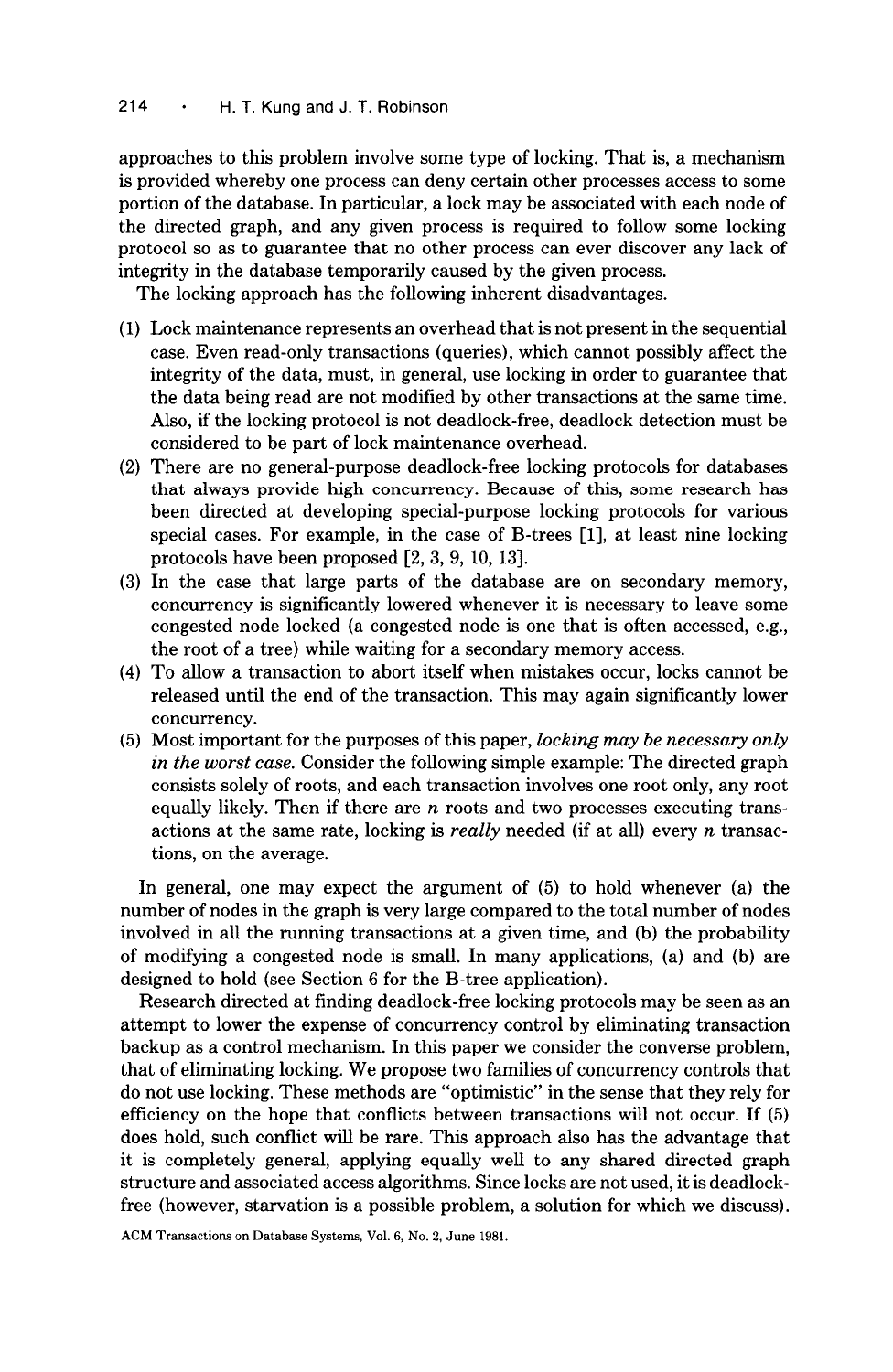

Fig. 1. The three phases of a transaction.

It is also possible using this approach to avoid problems (3) and (4) above. Finally, if the transaction pattern becomes query dominant (i.e., most transactions are read-only), then the concurrency control overhead becomes almost totally negligible (a partial solution to problem (1)).

The idea behind this optimistic approach is quite simple, and may be summarized as follows.

- (1) Since reading a value or a pointer from a node can never cause a loss of integrity, reads are completely unrestricted (however, returning a result from a query is considered to be equivalent to a write, and so is subject to validation as discussed below).
- (2) Writes are severely restricted. It is required that any transaction consist of two or three phases: a read phase, a validation phase, and a possible write phase (see Figure 1). During the read phase, all writes take place on local copies of the nodes to be modified. Then, if it can be established during the validation phase that the changes the transaction made will not cause a loss of integrity, the local copies are made global in the write phase. In the case of a query, it must be determined that the result the query would return is actually correct. The step in which it is determined that the transaction will not cause a loss of integrity (or that it will return the correct result) is called validation.

If, in a locking approach, locking is only necessary in the worst case, then in an optimistic approach validation will fail also only in the worst case. If validation does fail, the transaction will be backed up and start over again as a new transaction. Thus a transaction will have a write phase only if the preceding validation succeeds.

In Section 2 we discuss in more detail the read and write phases of transactions. In Section 3 a particularly strong form of validation is presented. The correctness criteria used for validation are based on the notion of serial equivalence [4, 12, 141. In the next two sections concurrency controls that rely on the serial equivalence criteria developed in Section 3 for validation are presented. The family of concurrency controls in Section 4 have serial final validation steps, while the concurrency controls of Section 5 have completely parallel validation, at however higher total cost. In Section 6 we analyze the application of optimistic methods to controlling concurrent insertions in B-trees. Section 7 contains a summary and a discussion of future research.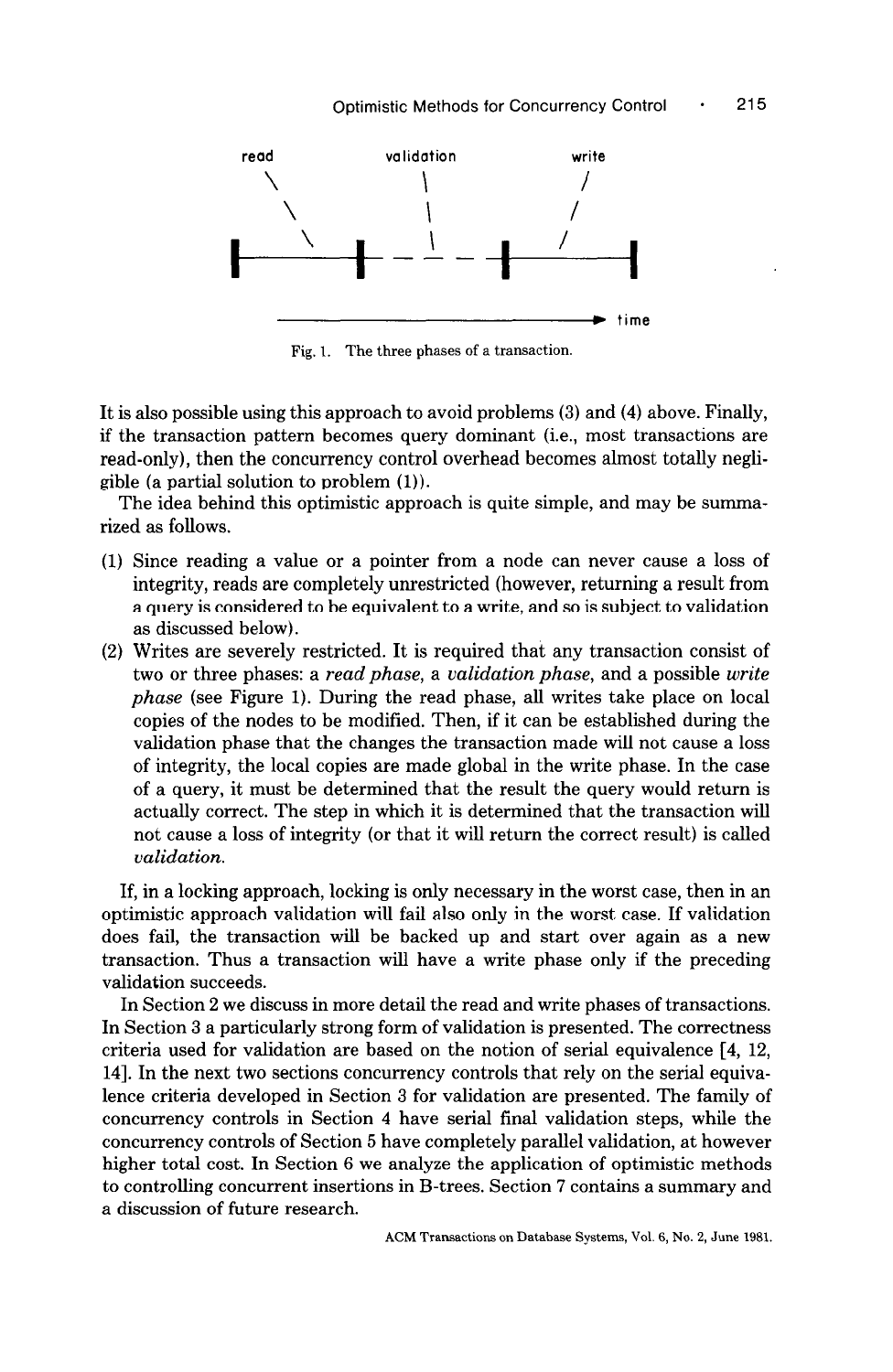### 2. THE READ AND WRITE PHASES

In this section we briefly discuss how the concurrency control can support the read and write phases of user-programmed transactions (in a manner invisible to the user), and how this can be implemented efficiently. The validation phase will be treated in the following three sections.

We assume that an underlying system provides for the manipulation of objects of various types. For simplicity, assume all objects are of the same type. Objects are manipulated by the following procedures, where  $n$  is the name of an object, i is a parameter to the type manager, and v is a value of arbitrary type (v could be a pointer, i.e., an object name, or data):

| create         | create a new object and return its name.          |
|----------------|---------------------------------------------------|
| delete(n)      | delete object $n$ .                               |
| read(n, i)     | read item $i$ of object $n$ and return its value. |
| write(n, i, v) | write $v$ as item $i$ of object $n$ .             |

In order to support the read and write phases of transactions we also use the following procedures:

| copy(n) | create a new object that is a copy of object            |
|---------|---------------------------------------------------------|
|         | <i>n</i> and return its name.                           |
|         | $\exp(n1, n2)$ exchange the names of objects n1 and n2. |

The concurrency control is invisible to the user; transactions are written as if the above procedures were used directly. However, transactions are required to use the syntactically identical procedures tcreate, tdelete, tread, and twrite. For each transaction, the concurrency control maintains sets of object names accessed by the transaction. These sets are initialized to be empty by a tbegin call. The body of the user-written transaction is in fact the read phase mentioned in the introduction; the subsequent validation phase does not begin until after a tend call. The procedures tbegin and tend are shown in detail in Sections 4 and 5. The semantics of the remaining procedures are as follows:

```
tcreate = (n := create;create set := create set \cup {n};
  return n)twrite(n, i, v) = (if n \in \text{create set}then write(n, i, v)else if n \in write set
      then write(copies[n], i, v)
  else ( 
       m := copy(n);copies[n] := m;write set := write set \cup {n};
       write (copies[n], i, v)))tread(n, i) = (read set := read set \cup {n};
  if n \in write set
       then return read (copies [n], i)
```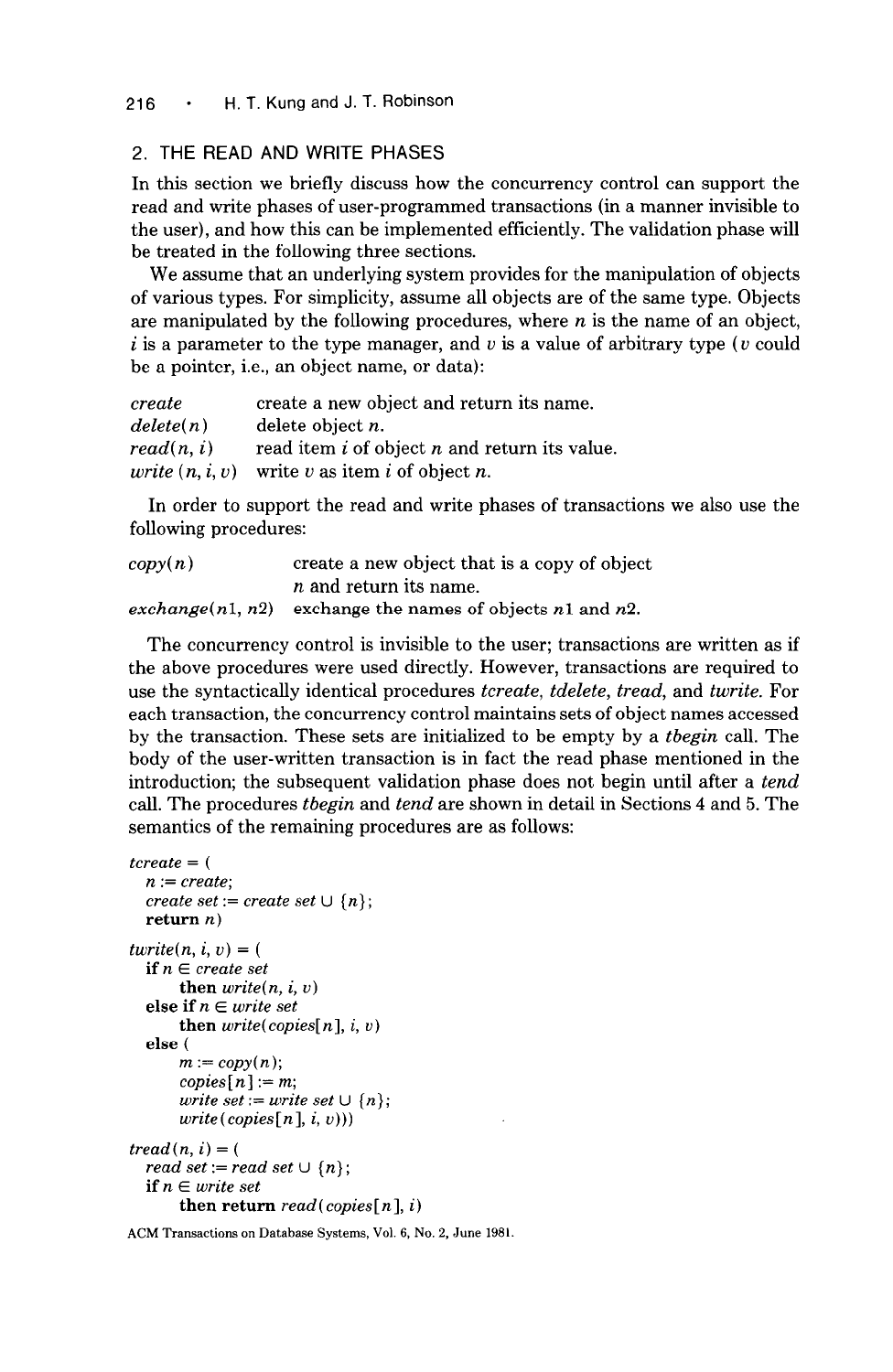```
else 
    return read(n, i)
```

```
tdelete(n) = (delete set := delete set \cup {n}).
```
Above, copies is an associative vector of object names, indexed by object name. We see that in the read phase, no global writes take place. Instead, whenever the first write to a given object is requested, a copy is made, and all subsequent writes are directed to the copy. This copy is potentially global but is inaccessible to other transactions during the read phase by our convention that all nodes are accessed only by following pointers from a root node. If the node is a root node, the copy is inaccessible since it has the wrong name (all transactions "know" the global names of root nodes). It is assumed that no root node is created or deleted, that no dangling pointers are left to deleted nodes, and that created nodes become accessible by writing new pointers (these conditions are part of the integrity criteria for the data structure that each transaction is required to individually preserve).

When the transaction completes, it will request its validation and write phases via a tend call. If validation succeeds, then the transaction enters the write phase, which is simply

#### for  $n \in write$  set do exchange  $(n, copies[n]).$

After the write phase all written values become "global," all created nodes become accessible, and all deleted nodes become inaccessible. Of course some cleanup is necessary, which we do not consider to be part of the write phase since it does not interact with other transactions:

(for  $n \in$  delete set do delete(n); for  $n \in write$  set do delete (copies[n])).

This cleanup is also necessary if a transaction is aborted.

Note that since objects are virtual (objects are referred to by name, not by physical address), the exchange operation, and hence the write phase, can be made quite fast: essentially, all that is necessary is to exchange the physical address parts of the two object descriptors.

Finally, we note that the concept of two-phase transactions appears to be quite valuable for recovery purposes, since at the end of the read phase, all changes that the transaction intends to make to the data structure are known.

# 3. THE VALIDATION PHASE

A widely used criterion for verifying the correctness of concurrent execution of transactions has been variously called serial equivalence [4], serial reproducibility [ll], and linearizability [14]. This criterion may be defined as follows.

Let transactions  $T_1, T_2, \ldots, T_n$  be executed concurrently. Denote an instance of the shared data structure by  $d$ , and let  $D$  be the set of all possible  $d$ , so that each  $T_i$  may be considered as a function:

## $T_i: D \to D$ .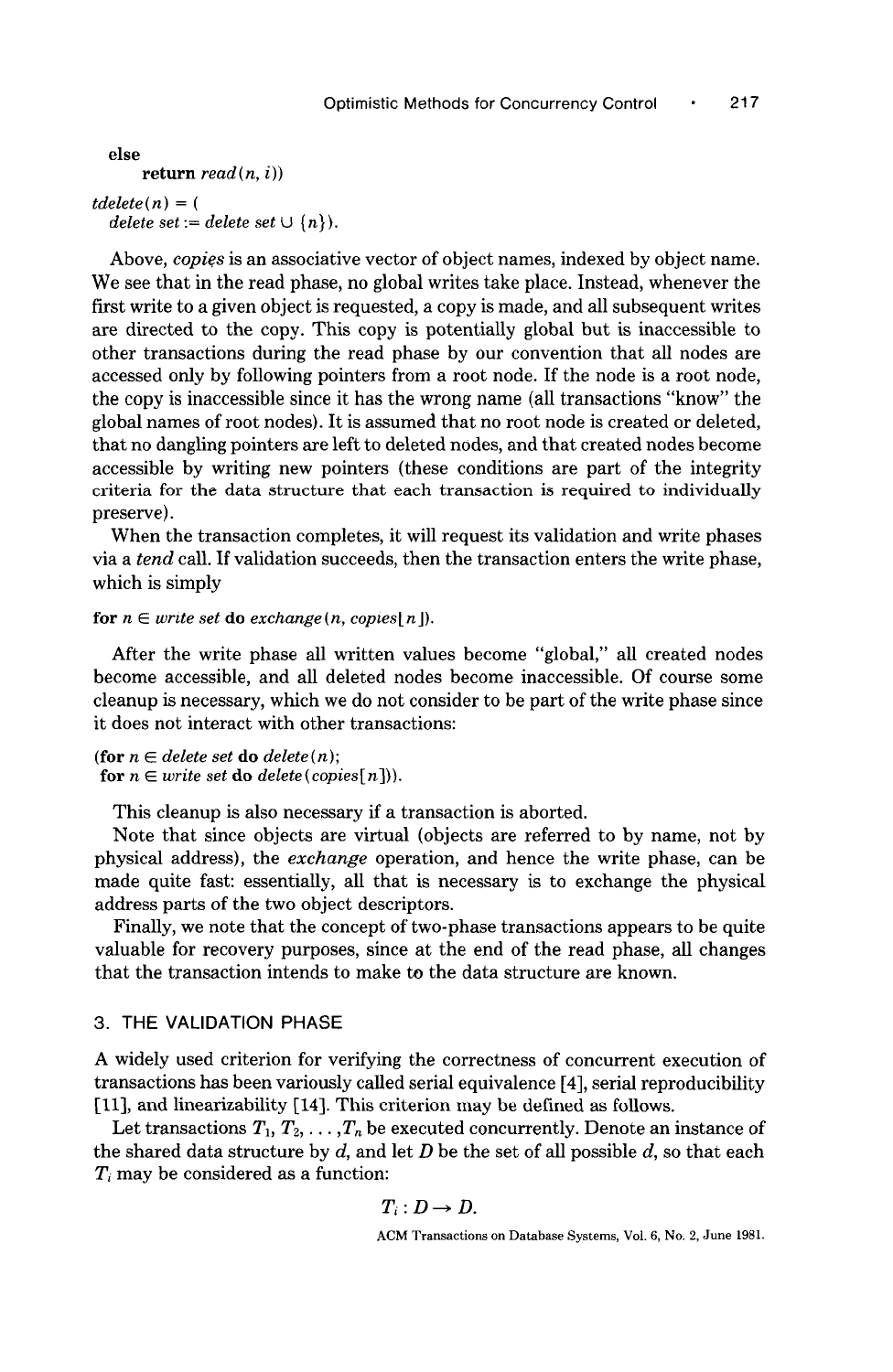If the initial data structure is  $d_{initial}$  and the final data structure is  $d_{final}$ , the concurrent execution of transactions is correct if some permutation  $\pi$  of  $\{1, 2, \ldots\}$  $n$ } exists such that

$$
d_{\text{final}} = T_{\pi(n)} \circ T_{\pi(n-1)} \circ \cdots \circ T_{\pi(2)} \circ T_{\pi(1)}(d_{\text{initial}}), \qquad (1)
$$

where "<sup>o</sup>" is the usual notation for functional composition.

The idea behind this correctness criterion is that, first, each transaction is assumed to have been written so as to individually preserve the integrity of the shared data structure. That is, if d satisfies all integrity criteria, then for each  $T_i$ ,  $T_i(d)$  satisfies all integrity criteria. Now, if  $d_{initial}$  satisfies all integrity criteria and the concurrent execution of  $T_1, T_2, \ldots, T_n$  is serially equivalent, then from (1), by repeated application of the integrity-preserving property of each transaction,  $d_{\text{final}}$ satisfies all integrity criteria. Serial equivalence is useful as a correctness criterion since it is in general much easier to verify that (a) each transaction preserves integrity and (b) every concurrent execution of transaction is serially equivalent than it is to verify directly that every concurrent execution of transactions preserves integrity. In fact, it has been shown in [7] that serialization is the weakest criterion for preserving consistency of a concurrent transaction system, even if complete syntactic information of the system is available to the concurrency control. However, if semantic information is available, then other approaches may be more attractive (see, e.g., [6, 81).

#### 3.1 Validation of Serial Equivalence

The use of validation of serial equivalence as a concurrency control is a direct application of eq. (1) above. However, in order to verify (1), a permutation  $\pi$ must be found. This is handled by explicitly assigning each transaction  $T_i$  a unique integer transaction number  $t(i)$  during the course of its execution. The meaning of transaction numbers in validation is the following: there must exist a serially equivalent schedule in which transaction  $T_i$  comes before transaction  $T_i$ whenever  $t(i) < t(j)$ . This can be guaranteed by the following validation condition: for each transaction  $T_j$  with transaction number  $t(j)$ , and for all  $T_i$ with  $t(i) < t(j)$ ; one of the following three conditions must hold (see Figure 2):

- (1)  $T_i$  completes its write phase before  $T_j$  starts its read phase.
- (2) The write set of  $T_i$  does not intersect the read set of  $T_j$ , and  $T_i$  completes its write phase before  $T_i$  starts its write phase.
- (3) The write set of  $T_i$  does not intersect the read set or the write set of  $T_j$ , and  $T_i$  completes its read phase before  $T_j$  completes its read phase.

Condition (1) states that  $T_i$  actually completes before  $T_i$  starts. Condition (2) states that the writes of  $T_i$  do not affect the read phase of  $T_j$ , and that  $T_i$  finishes writing before  $T_j$  starts writing, hence does not overwrite  $T_j$  (also, note that  $T_j$ cannot affect the read phase of  $T_i$ ). Finally, condition (3) is similar to condition (2) but does not require that  $T_i$  finish writing before  $T_i$  starts writing; it simply requires that  $T_i$  not affect the read phase or the write phase of  $T_i$  (again note that  $T_i$  cannot affect the read phase of  $T_i$ , by the last part of the condition). See [12] for a set of similar conditions for serialization.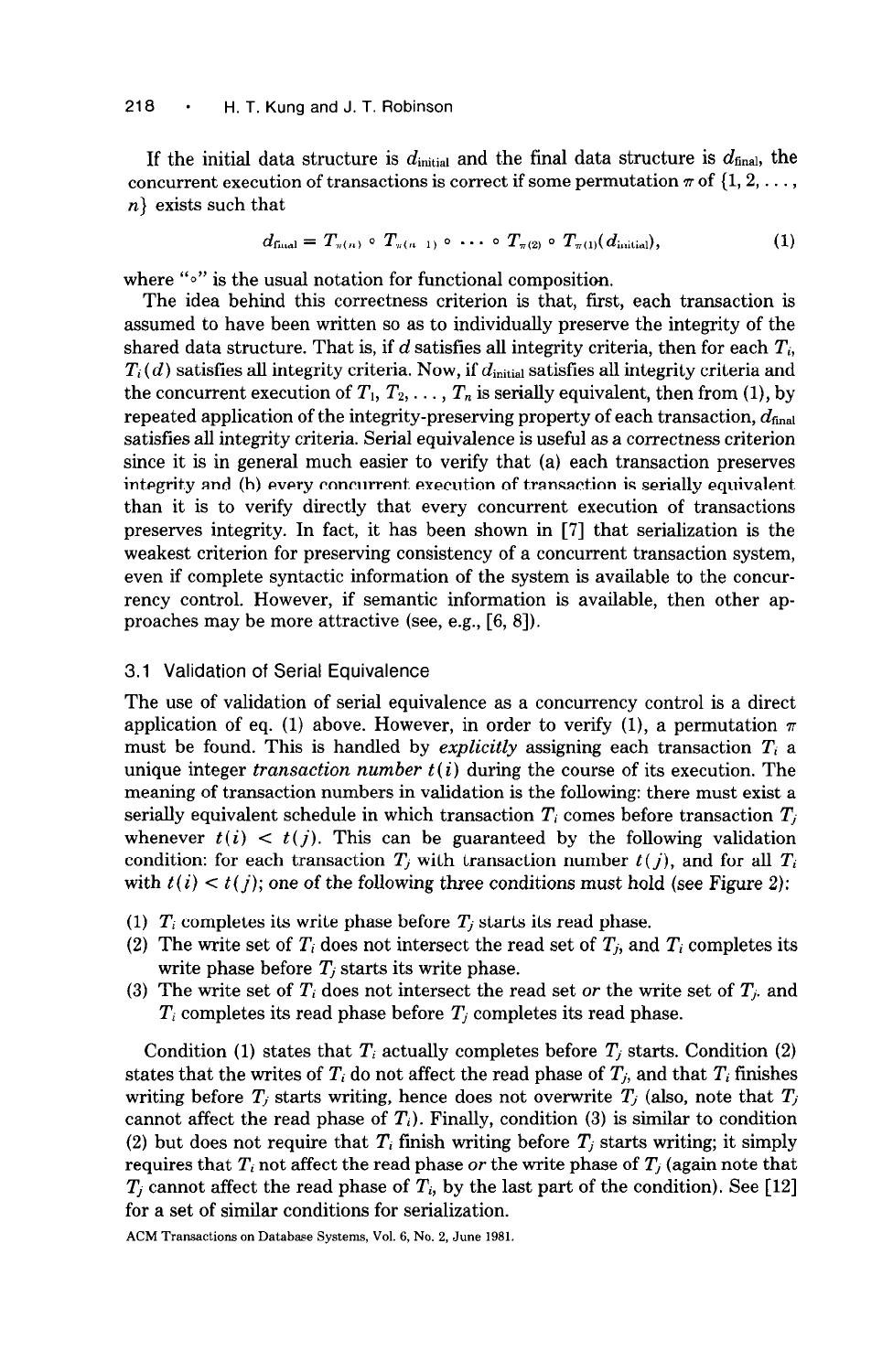

Fig. 2. Possible interleaving of two transactions.

## 3.2 Assigning Transaction Numbers

The first consideration that arises in the design of concurrency controls that explicitly assign transaction numbers is the question: how should transaction numbers be assigned? Clearly, they should somehow be assigned in order, since if  $T_i$  completes before  $T_i$  starts, we *must* have  $t(i) < t(j)$ . Here we use the simple solution of maintaining a global integer counter tnc (transaction number counter); when a transaction number is needed, the counter is incremented, and the resulting value returned. Also, transaction numbers must be assigned somewhere before validation, since the validation conditions above require knowledge of the transaction number of the transaction being validated. On first thought, we might assign transaction numbers at the beginning of the read phase; however, this is not optimistic (hence contrary to the philosophy of this paper) for the following reason. Consider the case of two transactions,  $T_1$  and  $T_2$ , starting at roughly the same time, assigned transaction number n and  $n + 1$ , respectively. Even if  $T_2$ completes its read phase much earlier than  $T_1$ , before being validated  $T_2$  must wait for the completion of the read phase of  $T_1$ , since the validation of  $T_2$  in this case relies on knowledge of the write set of  $T_1$  (see Figure 3). In an optimistic approach, we would like for transactions to be validated immediately if at all possible (in order to improve response time). For these and similar considerations we assign transaction numbers at the end of the read phase. Note that by assigning transaction numbers in this fashion the last part of condition (3), that  $T_i$  complete its read phase before  $T_j$  completes its read phase if  $t(i) < t(j)$ , is automatically satisfied.

#### 3.3 Some Practical Considerations

Given this method for assigning transaction numbers, consider the case of a transaction T that has an arbitrarily long read phase. When this transaction is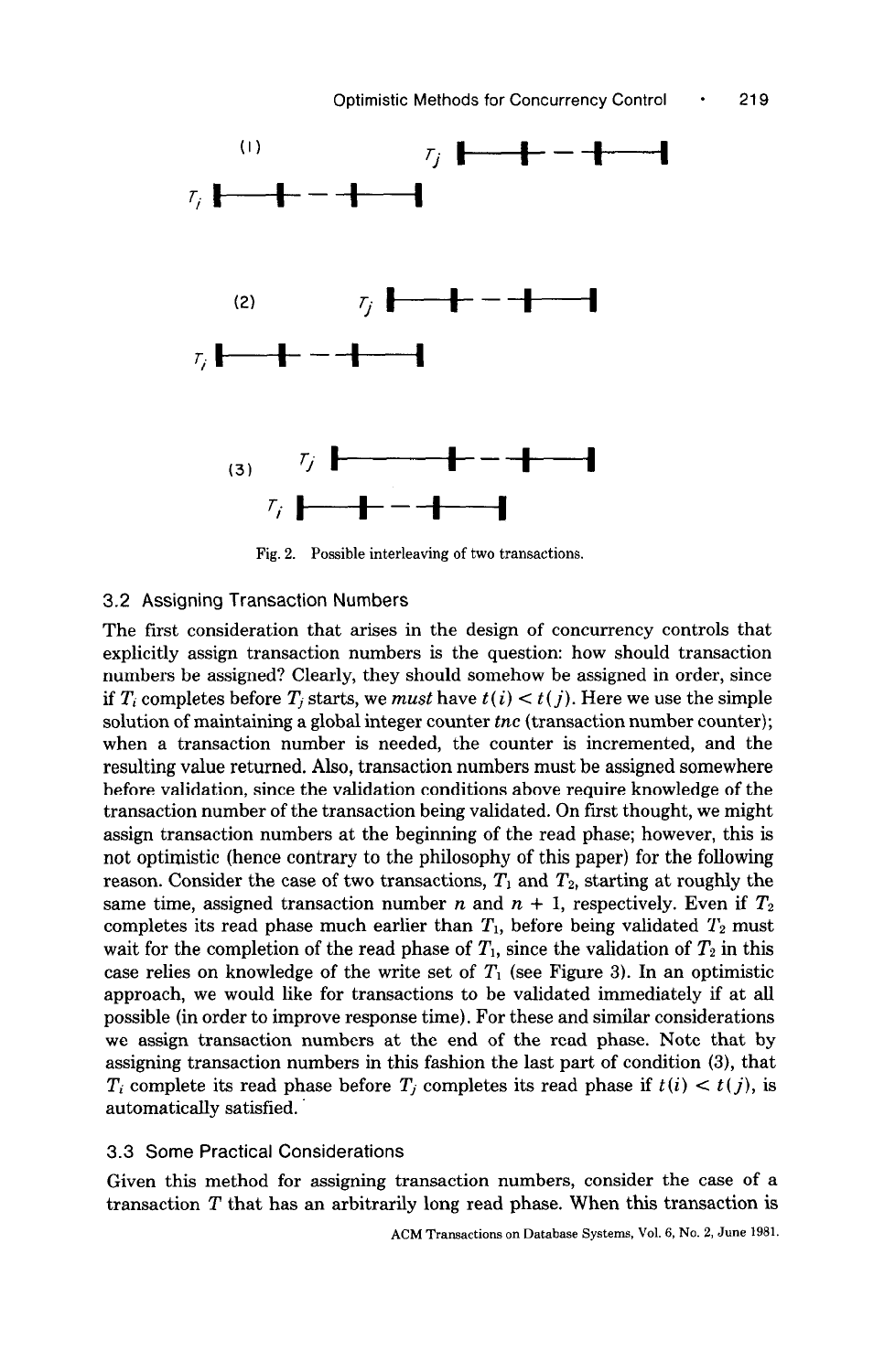

Fig. 3. Transaction 2 waits for transaction  $1$  in ....

validated, the write sets of all transactions that completed their read phase before T but had not yet completed their write phase at the start of T must be examined. Since the concurrency control can only maintain finitely many write sets, we have a difficulty (this difficulty does not arise if transaction numbers are assigned at the beginning of the read phase). Clearly, if such transactions are common, the assignment of transaction numbers described above is unsuitable. Of course, we take the optimistic approach and assume such transactions are very rare; still, a solution is needed. We solve this problem by only requiring the concurrency control to maintain some finite number of the most recent write sets where the number is large enough to validate almost all transactions (we say write set  $\alpha$  is more recent than write set b if the transaction number associated with  $a$  is greater than that associated with  $b$ ). In the case of transactions like  $T$ , if old write sets are unavailable, validation fails, and the transaction is backed up (probably to the beginning). For simplicity, we present the concurrency controls of the next two sections as if potentially infinite vectors of write sets were maintained; the above convention is understood to apply.

One last consideration must be mentioned at this point, namely, what should be done when validation fails? In such a case the transaction is aborted and restarted, receiving a new transaction number at the completion of the read phase. Now a new difficulty arises: what should be done in the case in which validation repeatedly fails? Under our optimistic assumptions this should happen rarely, but we still need some method for dealing with this problem when it does occur. A simple solution is the following. Later, we will see that transactions enter a short critical section during tend. If the concurrency control detects a "starving" transaction (this could be detected by keeping track of the number of times validation for a given transaction fails), the transaction can be restarted, but without releasing the critical section semaphore. This is equivalent to write-locking the entire database, and the "starving" transaction will run to completion.

## 4. SERIAL VALIDATION

In this section we present a family of concurrency controls that are an implementation of validation conditions (1) and (2) of Section 3.1. Since we are not using condition (3), the last part of condition (2) implies that write phases must be serial. The simplest way to implement this is to place the assignment of a transaction number, validation, and the subsequent write phase all in a critical section. In the following, we bracket the critical section by "(" and ")." The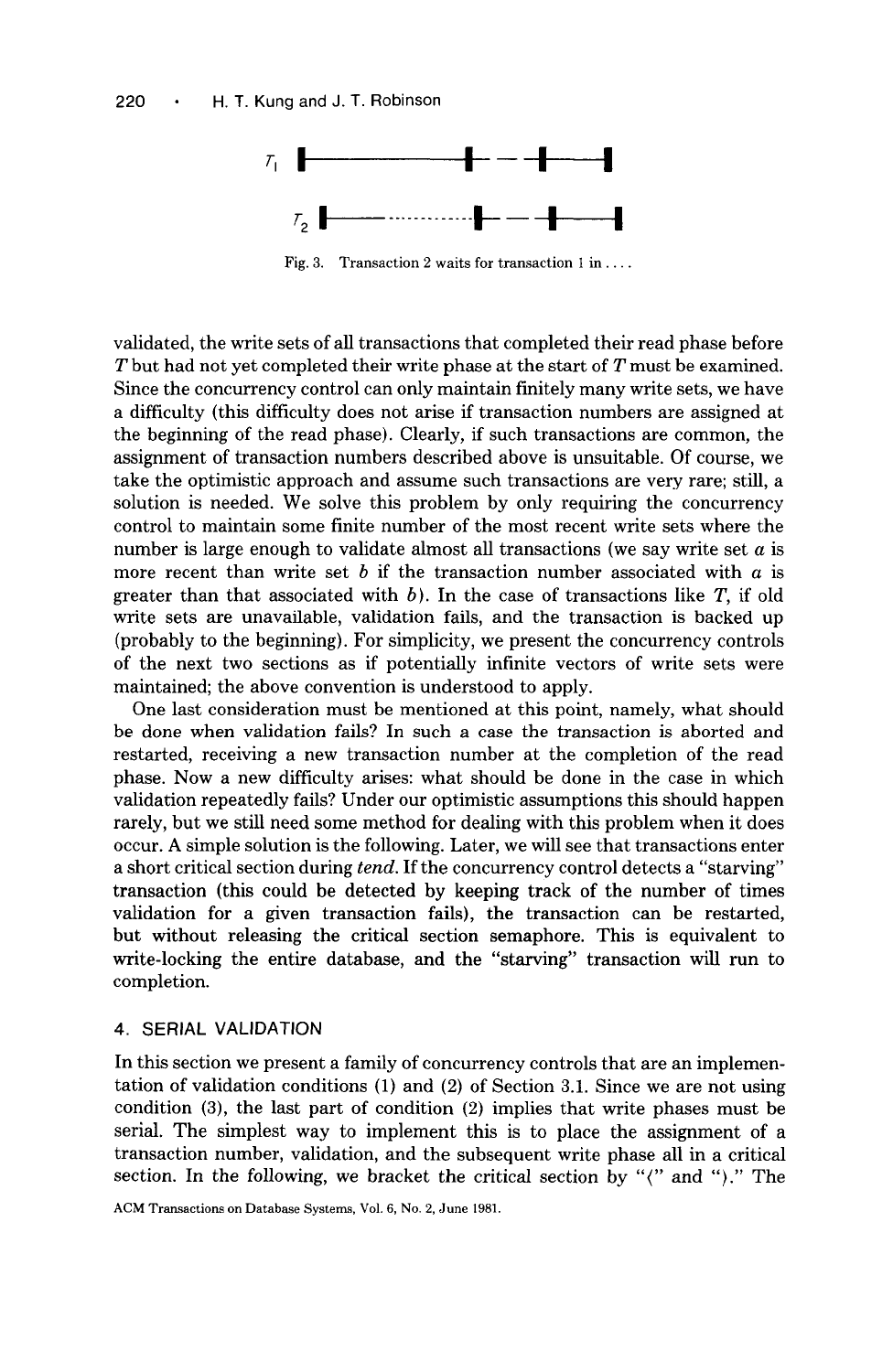```
concurrency control is as follows:
```

```
the \sin = 0create set := empty;
  read set := empty;write set := empty;delete set := empty;start tn := tnc)
tend = ((finish tn := tnc;
   valid := true;for t from start tn +1 to finish tn do
        if (write set of transaction with transaction number t intersects read set) 
          then valid := false;
   if valid 
        then ((write phase); the := the + 1; th := the));if valid 
        then (cleanup)
        else (backup)).
```
In the above, the transaction is assigned a transaction number via the sequence  $tnc := trc + 1$ ;  $tnc := trc$ . An optimization has been made in that transaction numbers are assigned only if validation is successful. We may imagine that the transaction is "tentatively" assigned a transaction number of  $\mathit{tnc} + 1$  with the statement finish  $tn := tn$ , but that if validation fails, this transaction number is freed for use by another transaction. By condition (1) of Section 3.1, we need not consider transactions that have completed their write phase before the start of the read phase of the current transaction. This is implemented by reading the in tbegin; since a "real" assignment of a transaction number takes place only after the write phase, it is guaranteed at this point that all transactions with transaction numbers less than or equal to *start tn* have completed their write phase.

The above is perfectly suitable in the case that there is one CPU and that the write phase can usually take place in primary memory. If the write phase often cannot take place in primary memory, we probably want to have concurrent write phases, unless the write phase is still extremely short compared to the read phase (which may be the case). The concurrency controls of the next section are appropriate for this. If there are multiple CPUs, we may wish to introduce more potential parallelism in the validation step (this is only necessary for efficiency if the processors cannot be kept busy with read phases, that is, if validation is not extremely short as compared to the read phase). This can be done by using the solution of the next section, or by the following method. At the end of the read phase, we immediately read tnc before entering the critical section and assign this value to *mid tn*. It is then known that at this point the write sets of transactions *start tn* + 1, *start tn* + 2, ..., *mid tn* must certainly be examined in the validation step, and this can be done outside the critical section. The concurrency control is thus

```
tend := (mid tn := tnc;
   valid := true;
```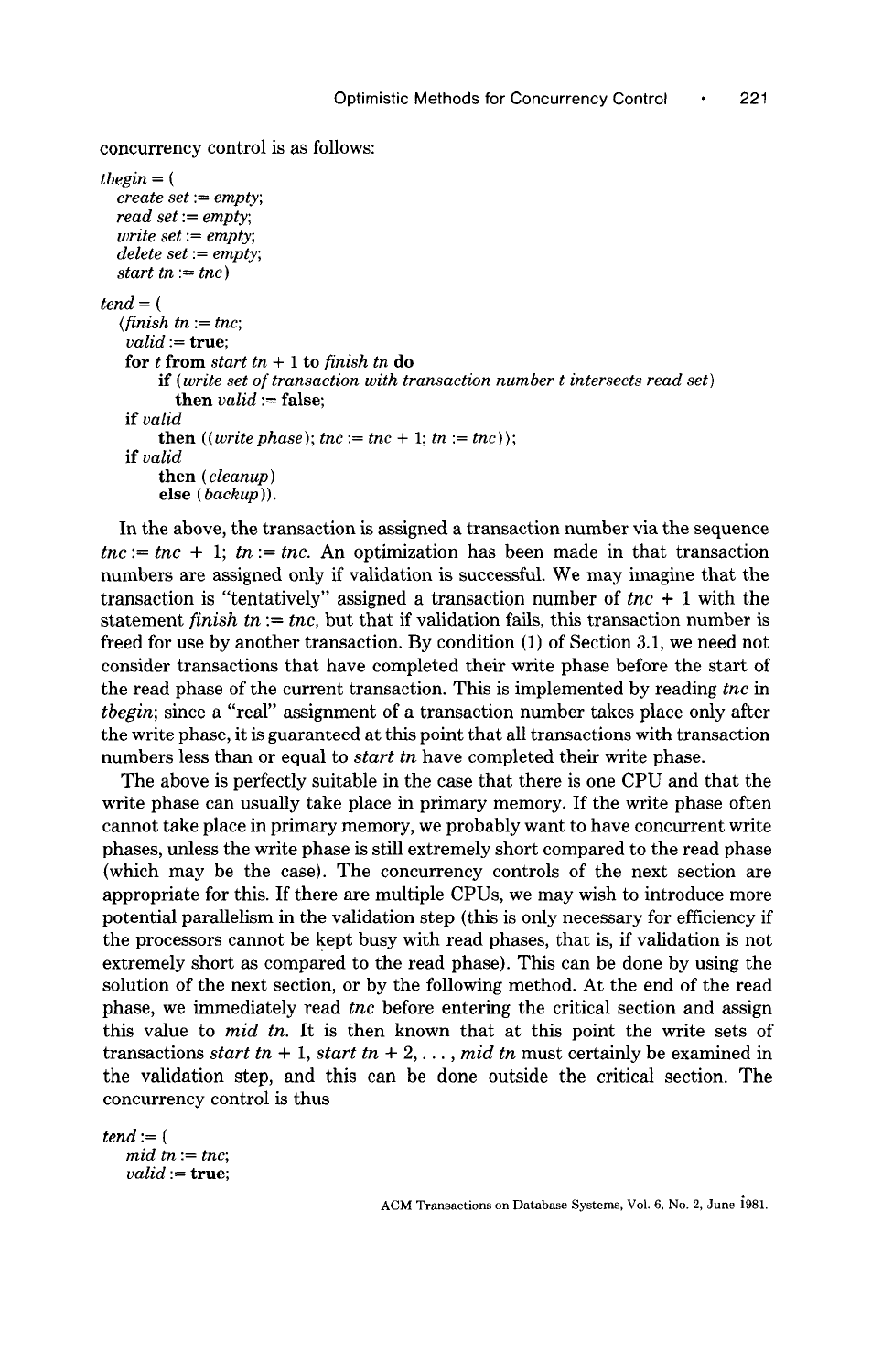```
for t from start tn + 1 to mid tn do
if (write set of transaction with transaction number t intersects read set) 
     then valid := false;
(finish tn := trc;
for t from mid tn + 1 to finish tn do
     if (write set of transaction with transaction number t intersects read set) 
       then valid := false;
if valid 
     then ((write phase); the := trc + 1; the := trc);
if valid 
     then (cleanup) 
     else (backup)).
```
The above optimization can be carried out a second time: at the end of the preliminary validation step we read tnc a third time, and then, still outside the critical section, check the write sets of those transactions with transaction numbers from  $mid$   $tn + 1$  to this most recent value of tnc. Repeating this process, we derive a family of concurrency controls with varying numbers of stages of validation and degrees of parallelism, all of which however have a final indivisible validation step and write phase. The idea is to move varying parts of the work done in the critical section outside the critical section, allowing greater parallelism.

Until now we have not considered the question of read-only transactions, or queries. Since queries do not have a write phase, it is unnecessary to assign them transaction numbers. It is only necessary to read tnc at the end of the read phase and assign its value to *finish tn*; validation for the query then consists of examining the write sets of the transactions with transaction numbers start  $tn + 1$ , start  $tn + 2, \ldots$ , finish tn. This need not occur in a critical section, so the above discussion on multiple validation stages does not apply to queries. This method for handling queries also applies to the concurrency controls of the next section. Note that for query-dominant systems, validation will often be trivial: It may be determined that start  $tn = finish \, tn$ , and validation is complete. For this type of system an optimistic approach appears ideal.

# 5. PARALLEL VALIDATION

In this section we present a concurrency control that uses all three of the validation conditions of Section 3.1, thus allowing greater concurrency. We retain the optimization of the previous section, only assigning transaction numbers after the write phase if validation succeeds. As in the previous solutions, tnc is read at the beginning and the end of the read phase; transactions with transactions numbers start tn + 1, start tn + 2, ..., finish tn all may be checked under condition (2) of Section 3.1. For condition (3), we maintain a set of transaction ids active for transactions that have completed their read phase but have not yet completed their write phase. The concurrency control is as follows (tbegin is as in the previous section):

```
tend = (\{finish <math>tn := tnc</math>;
   finish active :=(make\ a\ copy\ of\ active);active := active \cup \{ id \text{ of this transaction } \};valid := true;
```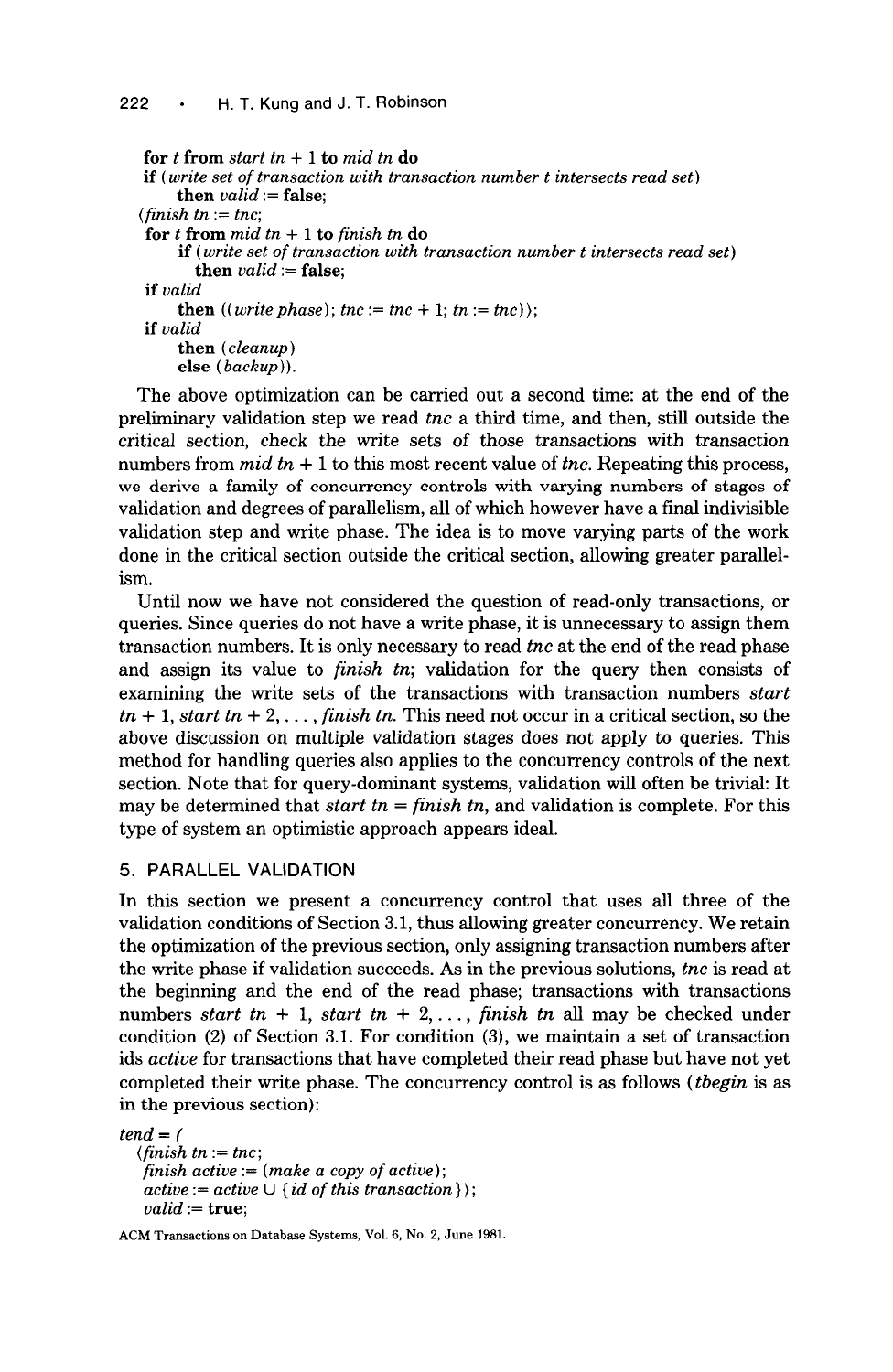```
for t from start tn + 1 to finish tn do
     if (write set of transaction with transaction number t intersects read set) 
       then valid := false;
for i \in finish active do
    if (write set of transaction T_i intersects read set or write set)
       then valid := false;
if valid 
     then ( 
       (write phase); 
       \langle tnc := tnc + 1;tn := trc;active := active - \{id \text{ of this transaction}\};(cleanup)) 
     else ( 
       \langle active := active - \{id\ of\ transaction\}\rangle;
       (backup)).
```
In the above, at the end of the read phase *active* is the set of transactions that have been assigned "tentative" transaction numbers less than that of the transaction being validated. Note that modifications to active and tnc are placed together in critical sections so as to maintain the invariant properties of active and tnc mentioned above. Entry to the first critical section is equivalent to being assigned a "tentative" transaction number.

One problem with the above is that a transaction in the set *finish active* may invalidate the given transaction, even though the former transaction is itself invalidated. A partial solution to this is to use several stages of preliminary validation, in a way completely analogous to the multistage validation described in the previous section. At each stage, a new value of tnc is read, and transactions with transaction numbers up to this value are checked. The final stage then involves accessing active as above. The idea is to reduce the size of active by performing more of the validation before adding a new transaction id to active.

Finally, a solution is possible where transactions that have been invalidated by a transaction in finish active wait for that transaction to either be invalidated, and hence ignored, or validated, causing backup (this possibility was pointed out by James Saxe). However, this solution involves a more sophisticated process communication mechanism than the binary semaphore needed to implement the critical sections above.

## 6. ANALYSIS OF AN APPLICATION

We have previously noted that an optimistic approach appears ideal for querydominant systems. In this section we consider another promising application, that of supporting concurrent index operations for very large tree-structured indexes. In particular, we examine the use of an optimistic method for supporting concurrent insertions in B-trees (see [l]). Similar types of analysis and similar results can be expected for other types of tree-structured indexes and index operations.

One consideration in analyzing the efficiency of an optimistic method is the expected size of read and write sets, since this relates directly to the time spent in the validation phase. For B-trees, we naturally choose the objects of the read and write sets to be the pages of the B-tree. Now even very large B-trees are only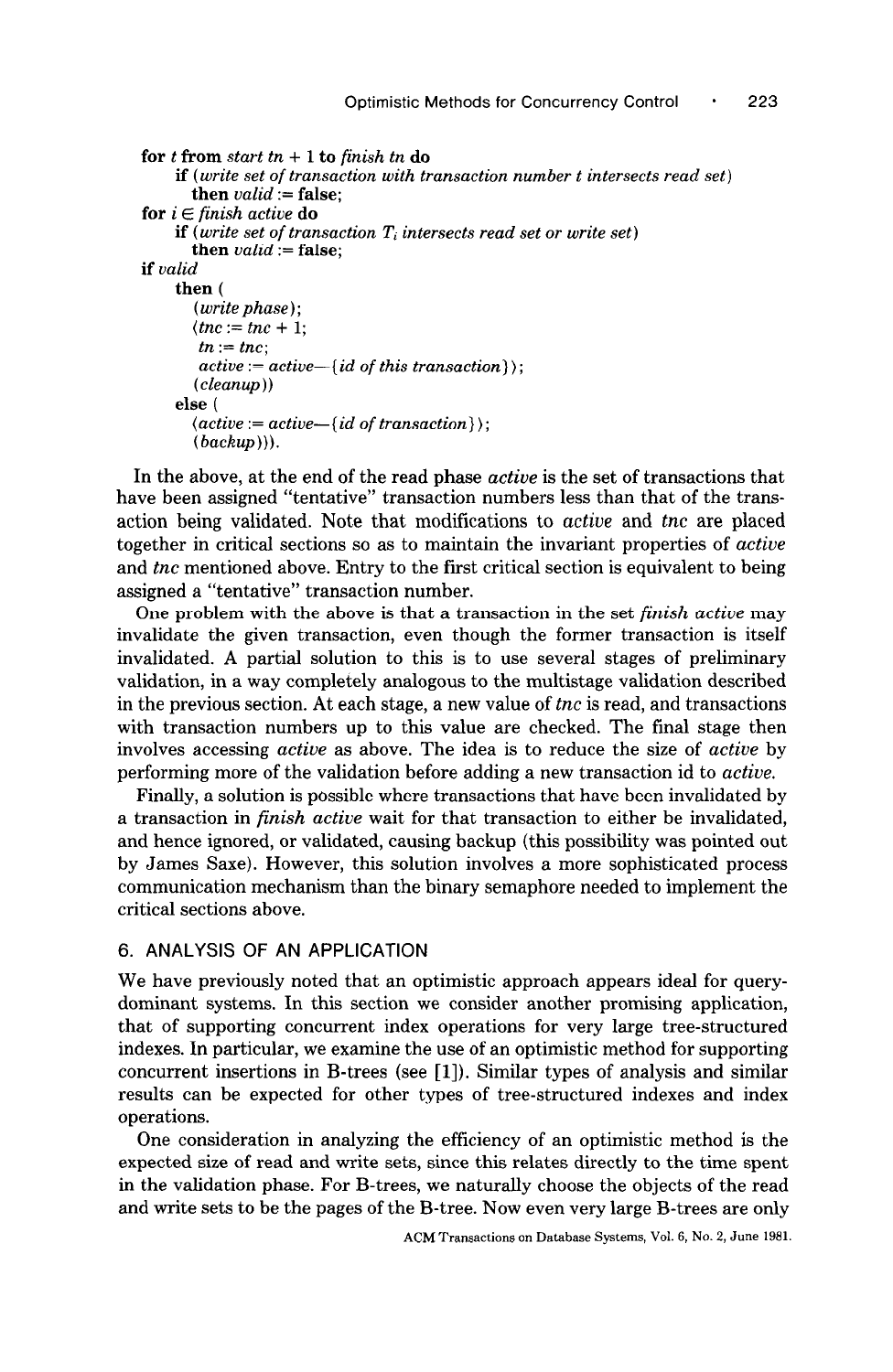a few levels deep. For example, let a B-tree of order  $m$  contain  $N$  keys. Then if  $m = 199$  and  $N \le 2 \times 10^8 - 2$ , the depth is at most  $1 + log_{100}(N + 1)/2) < 5$ . Since insertions do not read or write more than one already existing node on a given level, this means that for B-trees of order 199 containing up to almost 200 million keys, the size of a read or write set of an insertion will never be more than 4. Since we are able to bound the size of read and write sets by a small constant, we conclude that validation will be fast, the validation time essentially being proportional to the degree of concurrency.

Another important consideration is the time to complete the validation and write phases as compared to the time to complete the read phase (this point was mentioned in Section 4). B-trees are implemented using some paging algorithm, typically least recently used page replaced first. The root page and some of the pages on the first level are normally in primary memory; lower level pages usually need to be swapped in. Since insertions always access a leaf page (here, we call a page on the lowest level a leaf page), a typical insertion to a B-tree of depth d will cause  $d - 1$  or  $d - 2$  secondary memory accesses. However, the validation and write phases should be able to take place in primary memory. Thus we expect the read phase to be orders of magnitude longer than the validation and write phases. In fact, since the "densities" of validation and write phases are so low, we believe that the serial validation algorithms of Section 4 should give acceptable performance in most cases.

Our final and most important consideration is determining how likely it is that one insertion will cause another concurrent insertion to be invalidated. Let the B-tree be of order m  $(m \text{ odd})$ , have depth d, and let n be the number of leaf pages. Now, given two insertions  $I_1$  and  $I_2$ , what is the probability that the write set of  $I_1$  intersects the read set of  $I_2$ ? Clearly this depends on the size of the write set of  $I_1$ , and this is determined by the degree of splitting. Splitting occurs only when an insertion is attempted on an already full page, and results in an insertion to the page on the next higher level. Lacking theoretical results on the distribution of the number of keys in B-tree pages, we make the conservative assumption that the number of keys in any page is uniformly distributed between  $(m - 1)/2$  and  $m-1$  (this is a conservative assumption since it predicts storage utilization of 75 percent, but theoretical results do exist for storage utilization [15], which show that storage utilization is about 69 percent-since nodes are on the average emptier than our assumption implies, this suggests that the probability of splitting we use is high). We also assume that an insertion accesses any path from root to leaf equally likely. With these assumptions we find that the write set of  $I_1$  has size i with probability

$$
p_s(i) = \left(\frac{2}{m+1}\right)^{i-1} \left(1 - \frac{2}{m+1}\right).
$$

Given the size of the write set of  $I_1$ , an upper bound on the probability that the read set of  $I_2$  intersects the subtree written by  $I_1$  is easily derived by assuming the maximal number of pages in the subtree, and is

$$
p_I(i) < \frac{m^{i-1}}{n}.
$$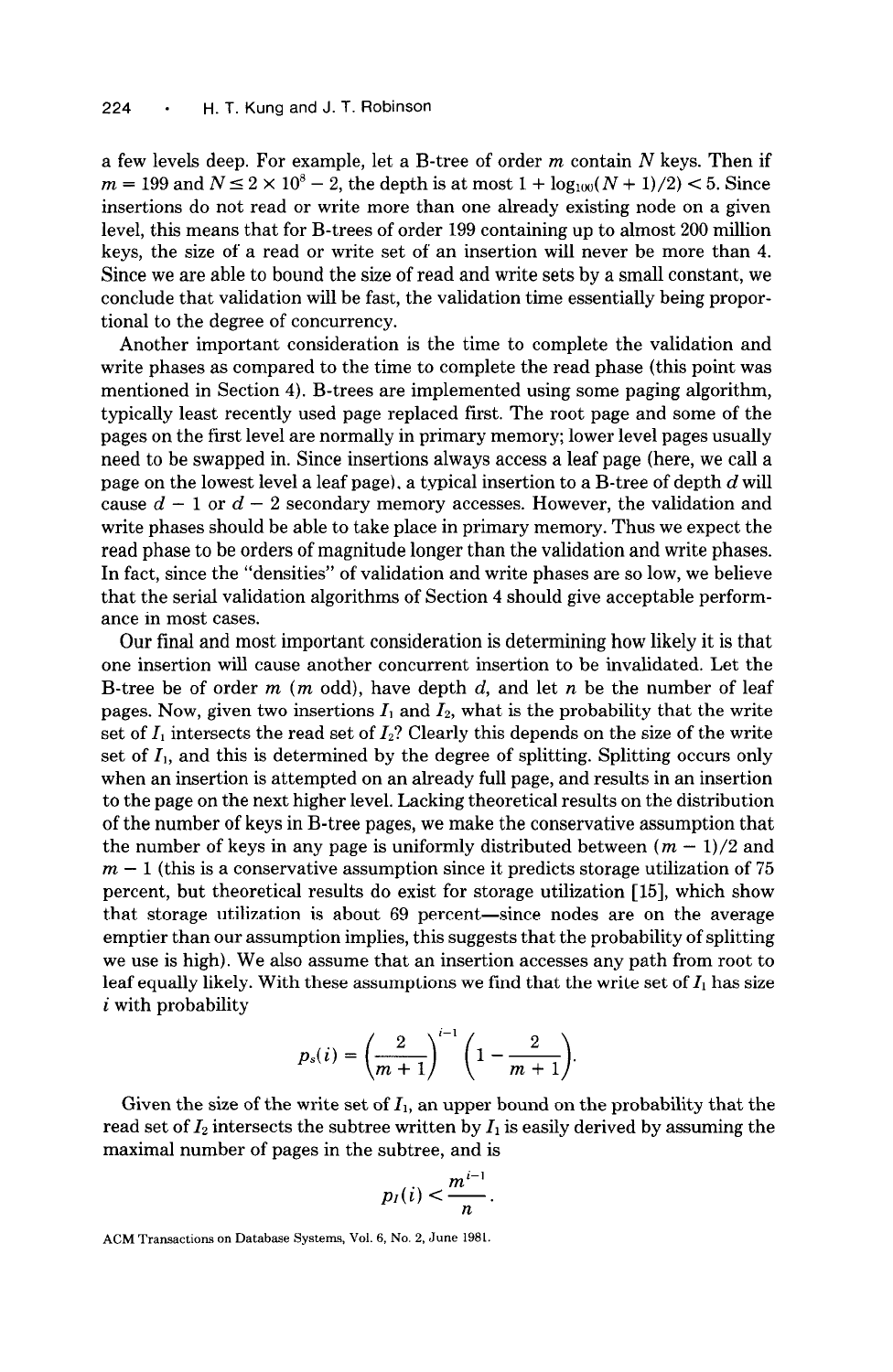Combining these, we find the probability of conflict  $p<sub>C</sub>$  satisfies

$$
p_C = \sum_{1 \le i \le d} p_s(i)p_I(i)
$$
  

$$
< \frac{1}{n} \left(1 - \frac{2}{m+1}\right) \sum_{1 \le i \le d} \left(\frac{2m}{m+1}\right)^{i-1}.
$$

For example, if  $d = 3$ ,  $m = 199$ , and  $n = 10<sup>4</sup>$ , we have  $p_c < 0.0007$ . Thus we see that it is very rare that one insertion would cause another concurrent insertion to restart for large B-trees.

#### 7. CONCLUSIONS

A great deal of research has been done on locking approaches to concurrency control, but as noted above, in practice two control mechanisms are used: locking and backup. Here we have begun to investigate solutions to concurrency control that rely almost entirely on the latter mechanism. We may think of the optimistic methods presented here as being orthogonal to locking methods in several ways.

- (1) In a locking approach, transactions are controlled by having them wait at certain points, while in an optimistic approach, transactions are controlled by backing them up.
- (2) In a locking approach, serial equivalence can be proved by partially ordering the transactions by first access time for each object, while in an optimistic approach, transactions are ordered by transaction number assignment.
- (3) The major difficulty in locking approaches is deadlock, which can be solved by using backup; in an optimistic approach, the major difficulty is starvation, which can be solved by using locking.

We have presented two families of concurrency controls with varying degrees of concurrency. These methods may well be superior to locking methods for systems where transaction conflict is highly unlikely. Examples include querydominant systems and very large tree-structured indexes. For these cases, an optimistic method will avoid locking overhead, and may take full advantage of a multiprocessor environment in the validation phase using the parallel validation techniques presented. Some techniques are definitely needed for determining all instances where an optimistic approach is better than a locking approach, and in such cases, which type of optimistic approach should be used.

A more general problem is the following: Consider the case of a database system where transaction conflict is rare, but not rare enough to justify the use of any of the optimistic approaches presented here. Some type of generalized concurrency control is needed that provides "just the right amount" of locking versus backup. Ideally, this should vary as the likelihood of transaction conflict in the system varies.

#### REFERENCES

- 1. BAYER, FL, AND MCCREIGHT, E. Organization and maintenance of large ordered indexes. Acta Inf. 1, 3 (1972), 173-189.
- 2. BAYER, R., AND SCHKOLNICK, M. Concurrency of operations on B-trees. Acta Inf. 9, 1 (1977), 1-21.